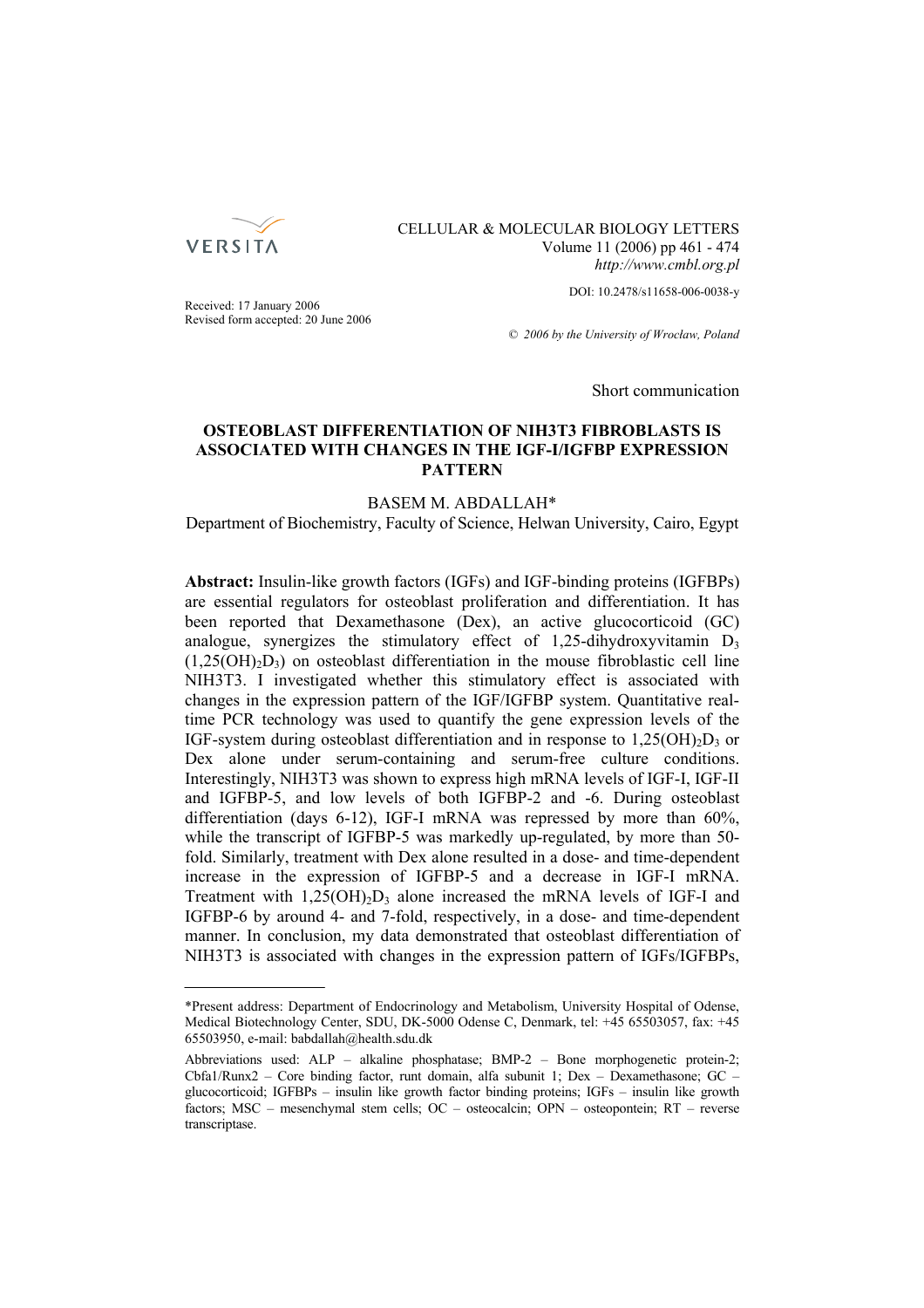which are regulated by glucocorticoid in the presence of  $1.25(OH)_{2}D_{3}$ . Modulation of the IGF/IGFBP levels by glucocorticoid might suggest important roles for the IGF-system in mediating the osteoblast differentiation of the NIH3T3 cell line.

**Key words:** IGFs/IGFBPs, NIH3T3, Gene expression, Osteoblast differentiation

### **INTRODUCTION**

The proliferation and differentiation of osteoblasts are controlled by various local growth factors and cytokines produced in the bones, and by systemic hormones [1]. IGF-I and IGF-II are among the most abundant growth factors synthesized by osteoblasts. They can be stored locally in the bone matrix. A number of *in vitro* and *in vivo* findings demonstrated that IGFs are important regulators of bone formation and that they stimulate the proliferation and differentiation of osteoblasts [2].

The actions of IGFs in bone are mediated via two cell surface IGF-receptors (IGF1R and IGF2R), and positively or negatively regulated by a family of six structural and evolutionary IGF-binding proteins (IGFBP-1 to -6) [3]. Each individual IGFBP either inhibits or potentiates the effects of IGFs on osteoblasts. For example, IGFBP-1, IGFBP-3 and IGFBP-4 have been consistently shown to inhibit IGF activity. By contrast, exogenous IGFBP-5 enhances the mitogenic potential of IGF-I or IGF-II in osteoblast culture, and has an important role in the storage of IGF-I in the bone matrix, while IGFBP-6 has a much greater affinity to IGF-II than IGF-I, and acts as a negative regulator of IGF-II activity in osteoblasts. IGFBPs can also act independently as growth modulators for cell growth, migration and apoptosis. For example, IGFBP5 can function as a growth regulator to stimulate bone formation parameters *in vitro* and *in vivo* (reviewed in [4]).

The production of the IGF-system in osteoblasts was shown to be regulated by the steroid hormone glucocorticoids (GCs), and the secosteriod hormone (1,25-dihydroxyvitamin D3) [5]. GCs were among the first agents identified to mediate osteogenic differentiation *in vitro*, where their effect was associated with the regulation of the IGF-system [6]. GCs were shown to suppress the production of IGF-I and -II at the mRNA and protein levels in osteoblastic cell cultures [7] and to have a major effect on the modulation of mRNA expression and the secretion levels of IGFBPs, including IGFBP-3, -4, and -5 [8].

 $1,25(OH)_{2}D_{3}$  plays an important role in maintaining skeletal integrity and osteoblast functions.  $1.25(OH)_{2}D_{3}$  stimulates the osteoblasts to produce several non-collagenous proteins, including osteocalcin, osteopontin and alkaline phosphatase [9]. Several studies have reported on the regulatory effect of  $1,25(OH)<sub>2</sub>D<sub>3</sub>$  on IGF/IGFBP synthesis and release in bone marrow mesenchymal stem cells (MSC) and osteoblastic cell lines.  $1,25(OH)_{2}D_{3}$  was shown to modulate the expression of the IGF-I receptor in osteoblastic cells and to increase the mRNA expression and secretion of IGFBP-2, -3, and -4 in hMSC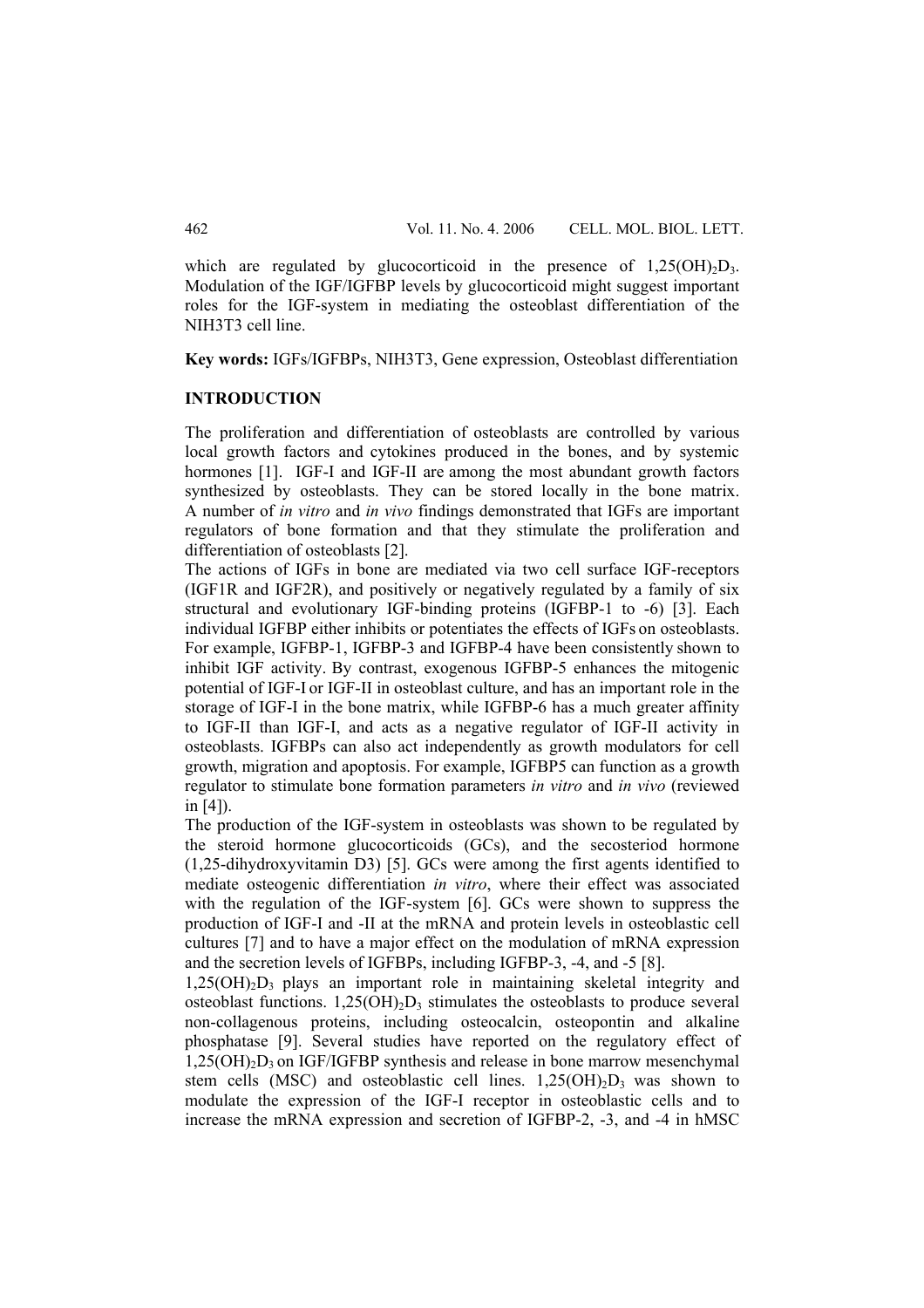[10] and IGFBP-3 in human osteoblastic cells [11]. Considering the regulation of the IGF-system by GCs and  $1,25(OH)_2D_3$ , it is believed that IGF-system can act as a mediator for the biological function of GCs and the effects of vitamin D<sub>3</sub> on osteoblasts.

In the study of osteoblast differentiation, the NIH3T3 cell line has generally been used as a negative control for other mouse osteoblastic-like cell lines, including MC3T3 and C3H10T1/2; however, several studies demonstrated that NIH3T3 cells have some osteoblastic potential when treated with different growth factors and hormones [12]. For example, the treatment of NIH3T3 with BMP-2 resulted in an increase in the alkaline phosphatase (ALP) activity [13], while Dex stimulates the  $1,25(OH)<sub>2</sub>D<sub>3</sub>$ -induced osteoblastic differentiation of NIH3T3 by up-regulating ALP, ostocalcin and osteopontin [12]. Moreover, overexpression of Core-binding factor1 (Cbfa1/Runx2), (the main regulator of osteoblast formation) promotes the activation of osteocalcin in NIH3T3 [14].

In my attempt to understand the molecular mechanism(s) underlying the osteoblast differentiation of NIH3T3 cells, I studied the possible regulation of the IGF/IGFBP expression pattern by  $1,25(OH)_2D_3$  and Dex during osteoblast differentiation. I found that NIH3T3 cells express the mRNA of IGF-I and -II, and BP-2, -5 and -6 at different levels under basal culture conditions. My data demonstrated the regulation of the expression pattern of the IGF-system during the osteoblast differentiation of the NIH3T3 cell line.

### **MATERIALS AND METHODS**

#### **Cell culture**

The murine NIH3T3 fibroblast cell line was obtained from the American Type Culture Collection. Cells were maintained in Dulbecco's modified Eagle's medium (DMEM) supplemented with 10% fetal calf serum (FCS) and 1% penicillin/streptomycin (Gibco, Denmark) at 37ºC in a humidified atmosphere containing  $5\%$  CO<sub>2</sub>.

For osteoblast differentiation, cells were seeded at a density of  $3 \times 10^4$  cells/cm<sup>2</sup> in 6-well plates. At 70-80% cell confluence, the medium was changed to an osteogenic medium consisting of DMEM supplemented with 10 nM  $1,25(OH)_{2}D_{3}$  (Vitamin D<sub>3</sub>) (provided by Leo Pharma, Denmark) and 10 nM Dexamethasone (Dex) (Sigma-Aldrich, Denmark). The medium was changed every third day throughout the study.

To study the effect of  $1.25(OH)_{2}D_{3}$  or Dex on IGF/IGFBP expression pattern, cells were seeded at a density of  $3 \times 10^4$  cells/cm<sup>2</sup> in 6-well plates. At 80-90% cell confluence, the cells were induced with different concentrations of either  $1,25(OH)_{2}D_{3}$  or Dex in the presence or absence of fetal calf serum.

### **Alkaline phosphatase (ALP) activity assay**

Cells were cultured in 24-well plates at  $20 \times 10^3$  cells/cm<sup>2</sup>. At 80% confluence, cells were induced to differentiate into osteoblasts using the above osteoblastic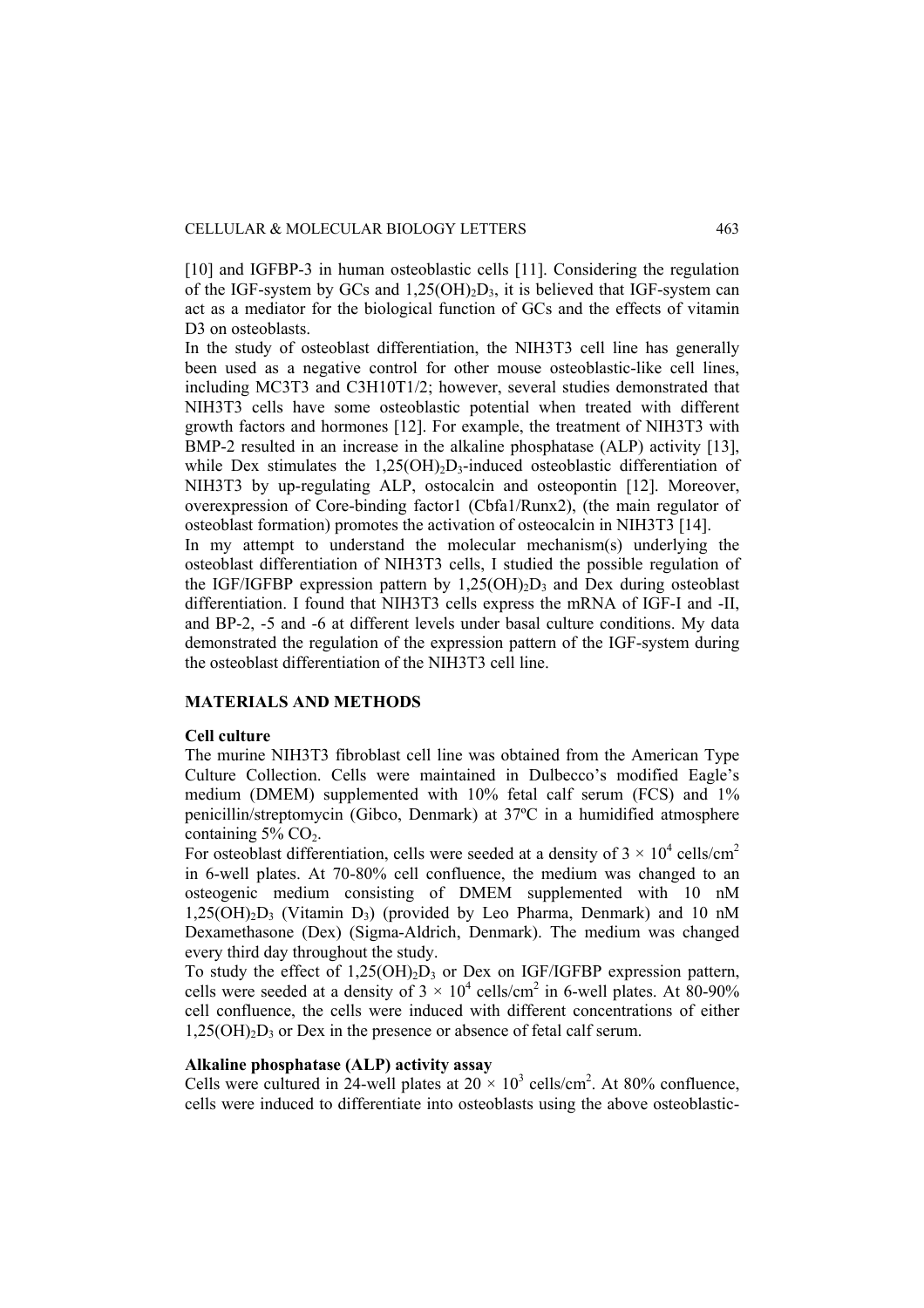induction medium. A colorimetric ALP activity assay was performed on whole cell extracts as described previously [15] using *p*-nitrophenyl phosphate as a substrate (ABX Pentra ALP CP kit, HORIBA ABX Diagnostic, Montpellier, France). ALP activity was normalized to the total cellular protein assessed via the Bradford assay (Bio-Rad, Hercules, CA, USA) and expressed as units/mg protein. One unit of alkaline phosphatase activity is defined as the enzyme activity that will liberate 1 μM of *p*-nitrophenol per 30 min at 37ºC.

#### **RNA isolation and RT-PCR analysis**

Total RNA was isolated from cultured cells using the single step method with TRIzol according to the manufacturer's instructions. The integrity and purity of the total RNA was verified spectrophotometrically and by gel-electrophoresis on 0.8% SeaKem agarose (BMA, Hellerup, Denmark). For reverse transcriptase (RT), first strand complementary DNA was synthesized from 5 μg of total RNA using a commercial revertAid H minus first strand cDNA synthesis kit (Fermentas, Copenhagen, Denmark) according to the manual.

#### **Real-time PCR**

Quantitative PCR was performed in an iCycler IQ detection system (Bio-Rad, Herlev, Denmark) using SYBR® Green I as a double-strand DNA-specific binding dye. Thermocycling was performed in a final volume of 20  $\mu$ L containing 3 µL of cDNA sample (diluted 1:30), 20 pmole of each primer, 2 mM MgCl<sub>2</sub>, 0.2 mM dNTP mixture, 1x Taq reaction buffer, 0.5 U HotStart Taq DNA polymerase (Qiagen, VWR, Denmark), 0.5 µL of a 1:3000 dilution of SYBR Green I (Roch Molecular Biochemicals, Denmark), and 10 nM Flourescein Calibration Dye (Bio Rad) (for collecting the well factor directly from the experimental plate). The quantification of the target gene and ß-actin mRNA was performed in separate tubes using the primers in Tab. 1. The cycle conditions for the iCycler were started by using the experimental plate as a source of collecting well factors according to the Bio-Rad operating instructions, followed by a denaturing step at 95ºC for 10 min and 40 cycles of 95ºC for 30 sec, 60ºC for 30 sec and 72ºC for 1 min. Each reaction was run in triplicate and the fluorescence data was specified for collection at the end of the extension step in every cycle. To ensure specific amplification, a melting curve was done for each PCR reaction by increasing the temperature from 60ºC to 95ºC at an increment rate of 0.5ºC/10 sec. To verify the melting curve results, all the samples were run in 1.5% agarose gel electrophoresis and visualised with ethidium bromide staining. The relative expression for each target gene was calculated using the comparative Ct method (formula:  $[(1/(2^{\Delta Ct}))]$ , where  $\Delta Ct$  is the difference between the Ct target and Ct-reference) after normalization to β-actin mRNA (Perkin Elmer's User Bulletin No. 2). The data was analyzed using the Bio-Rad optical system software version 3.0 and Microsoft Excel 2000 to generate relative expression values.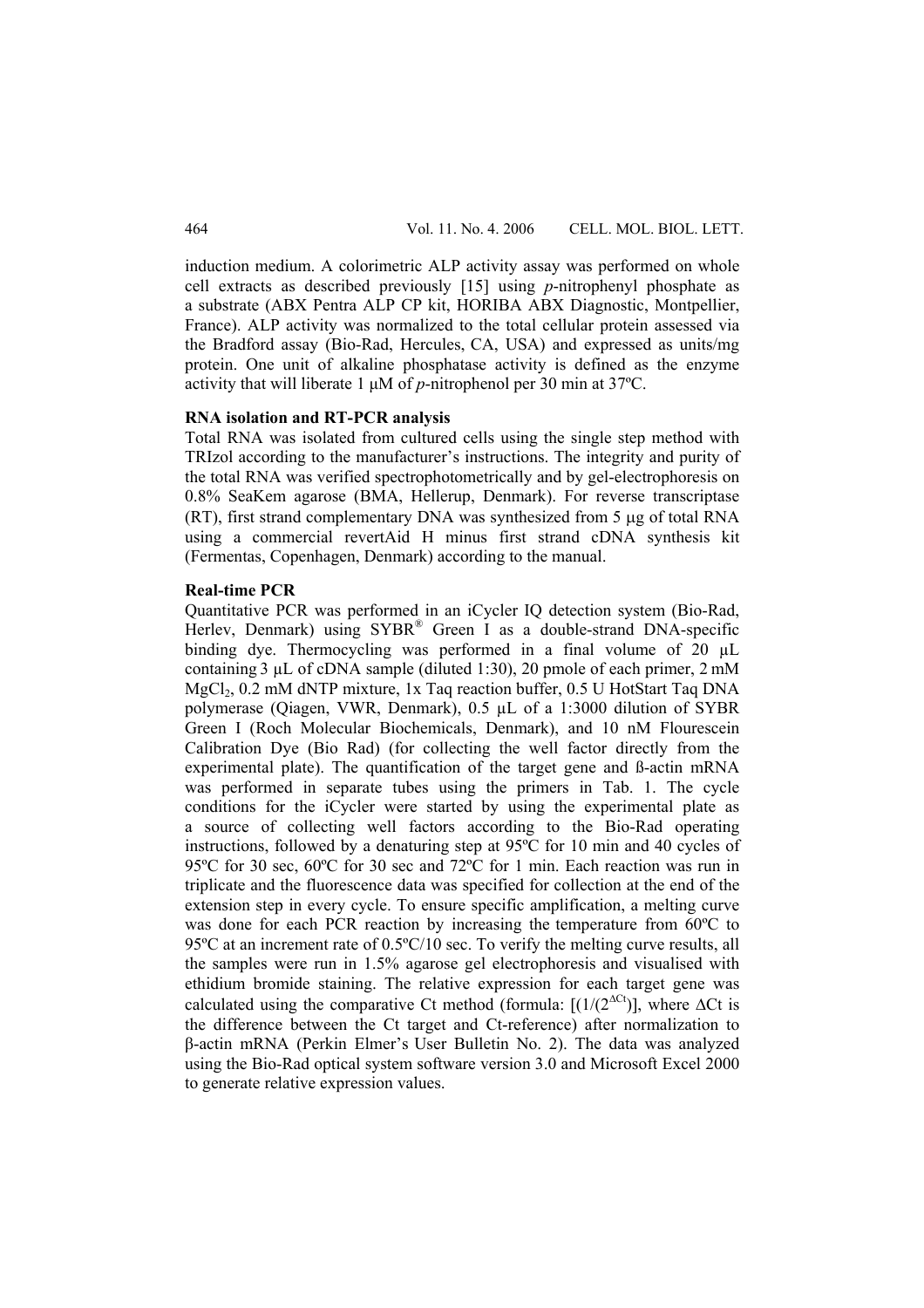#### CELLULAR & MOLECULAR BIOLOGY LETTERS 465

| Gene           | Primer sequence                                                        |        | Product size      |
|----------------|------------------------------------------------------------------------|--------|-------------------|
| Reference gene |                                                                        |        |                   |
| $\beta$ -actin | 5'-ACGGGGTCACCCACACTGTGC-3'<br>5'-CCGCTCGTTGCCAATAGTGATGA-3'           | F<br>R | 292bp             |
| Target genes   |                                                                        |        |                   |
| IGF-I          | 5'-GCTGAGCTGGTGGATGCTCTTCAGTTC-3'<br>5'-CTTCTGAGTCTTGGGCATGTCAGTGTG-3' | F<br>R | $215$ bp          |
| IGF-II         | 5'-GAGCTTGTTGACACGCTTCAGTTTGTC-3'<br>5'-ACGTTTGGCCTCTCTGAACTCTTTGAG-3' | F<br>R | 356 bp            |
| IGFBP-2        | 5'-CAACTGTGACAAGCATGGCCG-3'<br>5'-CACCAGTCTCCTGCTGCTCGT-3'             | F<br>R | 180bp             |
| IGFBP-5        | 5'-CAGGAGTTCAAAGCCAGCCCAC-3'<br>5'-CGAAGGCGTGGCACTGAAAGTC-3'           | F<br>R | 198 <sub>bp</sub> |
| IGFBP-6        | 5'-TAATGCTGTTGTTCGCTGCG-3'<br>5'-CACTGCTGCTTGCGGTAGAA-3'               | F<br>R | 552 bp            |
| ALP            | 5'-GCCCTCTCCAAGACATATA-3'<br>5'-CCATGATCACGTCGATATCC-3'                | F<br>R | 372 bp            |
| <sub>OC</sub>  | 5'-CAGACAAGTCCCACACAGCA-3'<br>5'-CTTTATTTTGGAGCTGCTGT-3'               | F<br>R | 456 bp            |
| <b>OPN</b>     | 5'-GAAACTCTTCCAAGCAATTC-3'<br>5'-GGACTAGCTTGTCCTTGTGG-3'               | F<br>R | 589 bp            |

Tab. 1. Real-time PCR primer sequences used in this study.

### **Statistical analysis**

All the values are expressed as the means  $\pm$  SD (standard deviation). The statistical significance of differences between the induced and non-induced cells was calculated via Student's t-test. P < 0.05 was considered significant.

### **RESULTS**

## **Osteoblast differentiation of NIH3T3 is associated with the regulation of IGF/IGFBP expression**

I first examined the osteoblast differentiation potential of the NIH3T3 cell line. As shown in Fig. 1A, the treatment of NIH3T3 cells with a combination of both  $1,25(OH)<sub>2</sub>$  and Dex was sufficient to stimulate the osteoblast differentiation of this cell line by increasing the mRNA expression levels of the osteoblastic markers of osteocalcin (OC), alkaline phosphatase (ALP) and osteopontein (OPN) over the 12-day period of induction. Consistent with the upregulation of ALP mRNA expression, the biochemical activity of ALP was shown to increase during the osteoblast differentiation of NIH3T3 (Fig. 1B). I further studied the expression pattern of IGF/IGFBP mRNA in NIH3T3 cells under basal culture conditions and its possible regulation during osteoblast differentiation. Under basal culture conditions, I found that these cells express high mRNA levels of both IGF-I and -II as well as IGFBP-5, and low levels of both IGFBP-2 and -6, while no expression of IGFBP-1.-3 and -4 was observed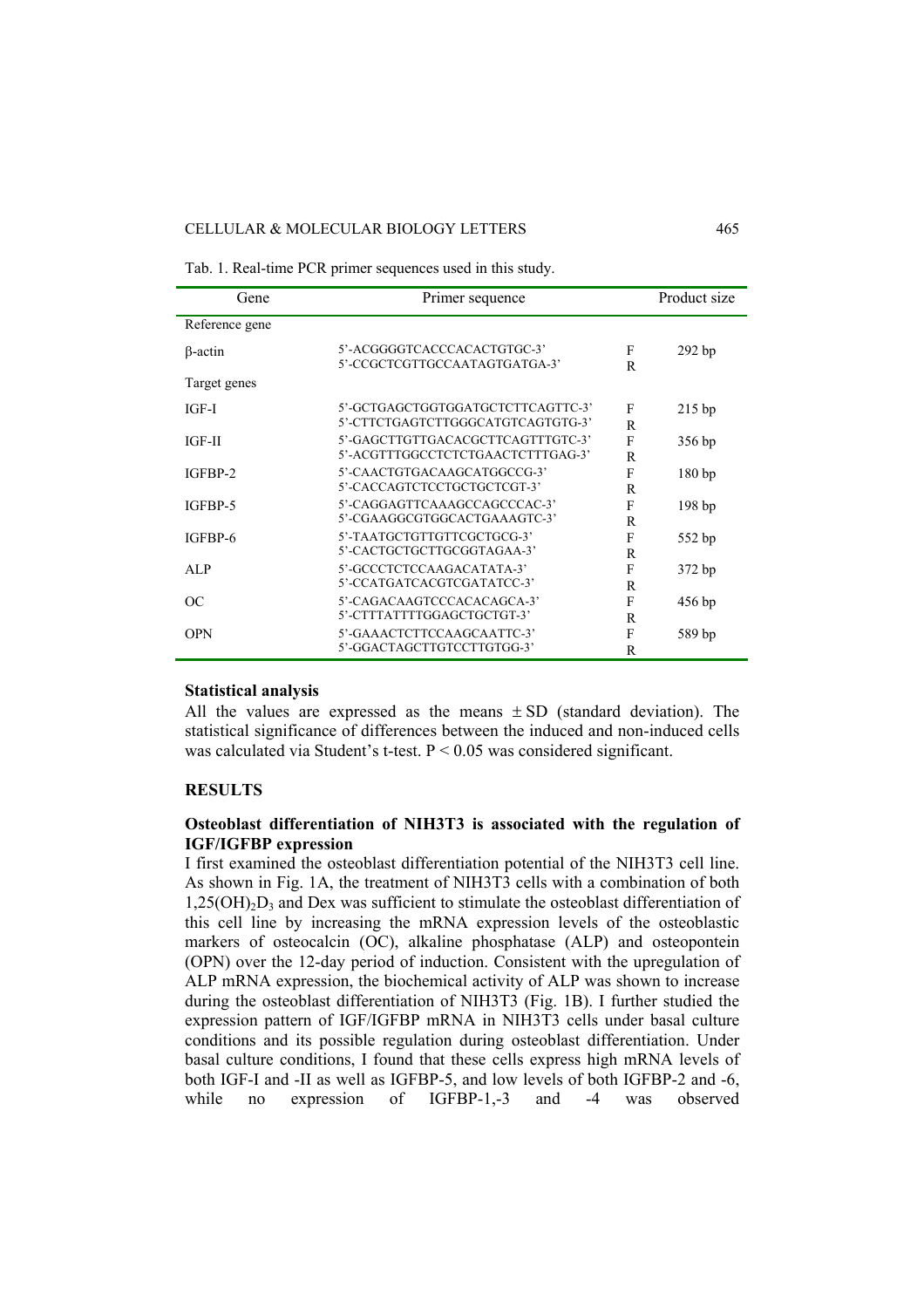

Fig. 1. The regulation of IGFs/IGFBPs during osteoblast differentiation of NIH3T3 cells. (A) NIH3T3 cells were induced to differentiate into osteoblasts over a period of 12 days in an osteogenic medium as described in the Materials and Methods. Total RNA was isolated and the gene expression levels of ALP, OC and OPN were quantified by realtime PCR. (B) ALP activity measurements in NIH3T3 cell extracts during osteoblast differentiation. (C) Real-time PCR analysis of the IGF/IGFBP pattern during osteoblast differentiation of NIH3T3 cells. The expression level of each target gene was normalized for β-actin expression and represented as fold induction over control non-induced cells or % repression of control. The data is the means  $\pm$  SD of three independent experiments.  $* p < 0.05$ ,  $* p < 0.001$  vs. control non-induced cells.

in NIH3T3 cells (data not shown). A real-time PCR analysis of the IGF/IGFBP expression pattern during the course of osteoblast differentiation revealed that significant up-regulation of IGFBP-5 expression started at day 6 of induction by 10-fold and reached 60-fold on day 9-12 (Fig. 1C). IGF-I expression was significantly repressed (by more than 70%) during osteoblast differentiation (Fig. 1C). These results demonstrate that both IGF-I and IGFBP-5 mRNA are the main components of the IGF-I system that were markedly regulated during the osteoblast differentiation of NIH3T3.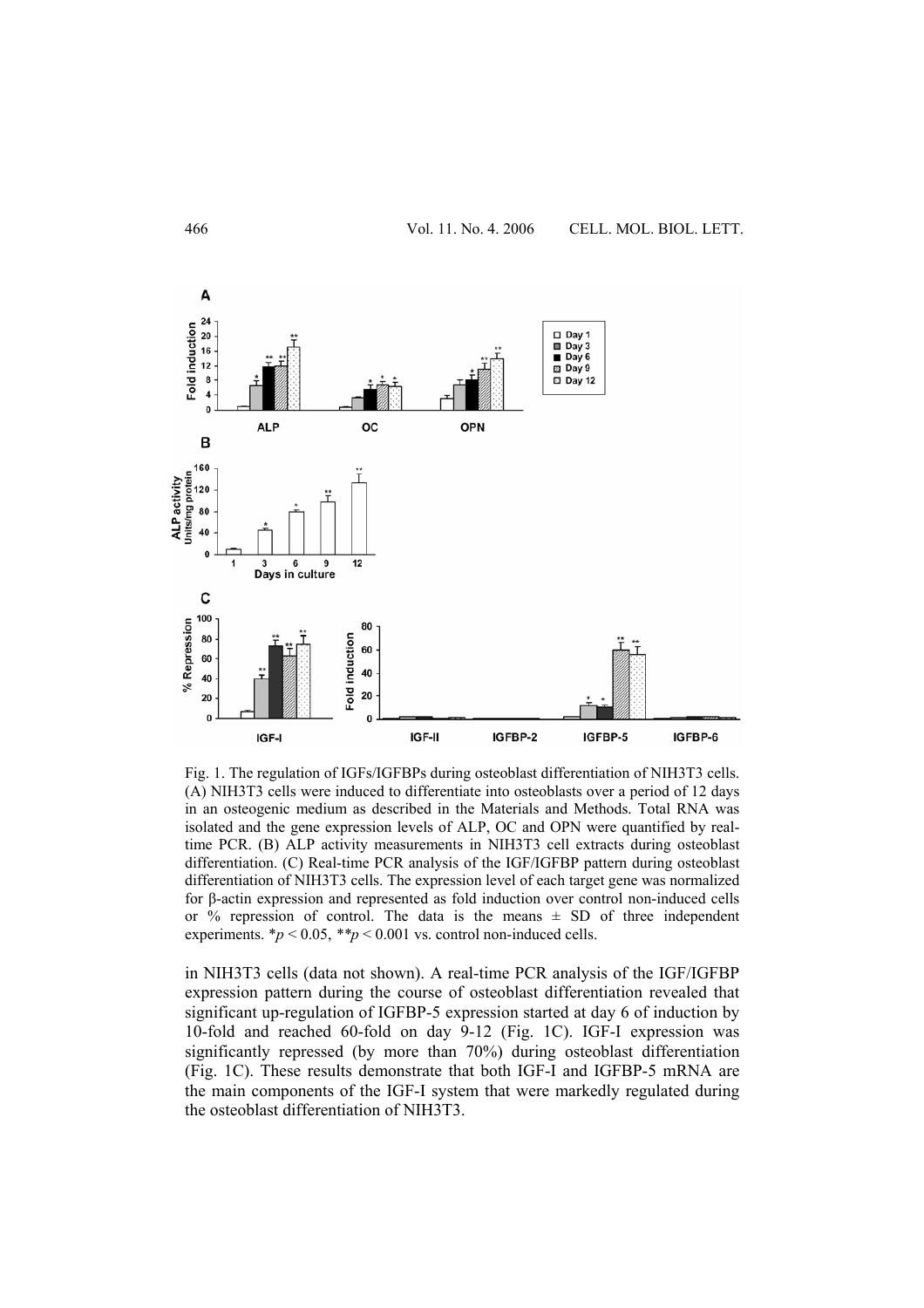**IGF-I and IGFBP-5 mRNA expression are mainly regulated by glucocorticoid during the osteoblast differentiation of NIH3T3 cells** 

To further identify the main regulator of IGF-I and IGFBP-5 gene expression in NIH3T3, I first analyzed the expression pattern of IGFs/IGFBPs in response to the addition of either  $1,25(OH)<sub>2</sub>D<sub>3</sub>$  or the glucocorticoid, Dex, in the presence of serum. By contrast to the expression pattern of the IGF-system during osteoblast differentiation, the treatment of NIH3T3 with  $1,25(OH)_2D_3$  alone at concentrations ranging from 1 to 50 nM was shown to moderately stimulate the expression of IGF-I and IGFBP-6, by 3- and 7-fold, respectively (Fig. 2A). On the other hand, the administration of Dex alone resulted in an IGF-expression pattern similar to that obtained during the osteoblast differentiation of NIH3T3



Fig. 2. The regulation of the IGF/IGFBP pattern of NIH3T3 by either  $1,25(OH)_2D_3$  or Dexamethasone in the presence of serum. Cells were induced with different concentrations of either  $1,25(OH)_{2}D_{3}$  (VitD3) (A) or Dex (B) in the presence of serum over a period of 9 days. The total RNA was isolated at the indicated time points, and the gene expression levels of the IGFs/IGFBPs were quantified by real-time PCR. The expression level of each target gene was normalized for β-actin expression and represented as the many-fold induction over the control non-induced cells or % the repression relative to the control. The data is the means of three independent experiments.  $\frac{*p}{0.05}$ ,  $\frac{*p}{0.001}$  vs. control non-induced cells.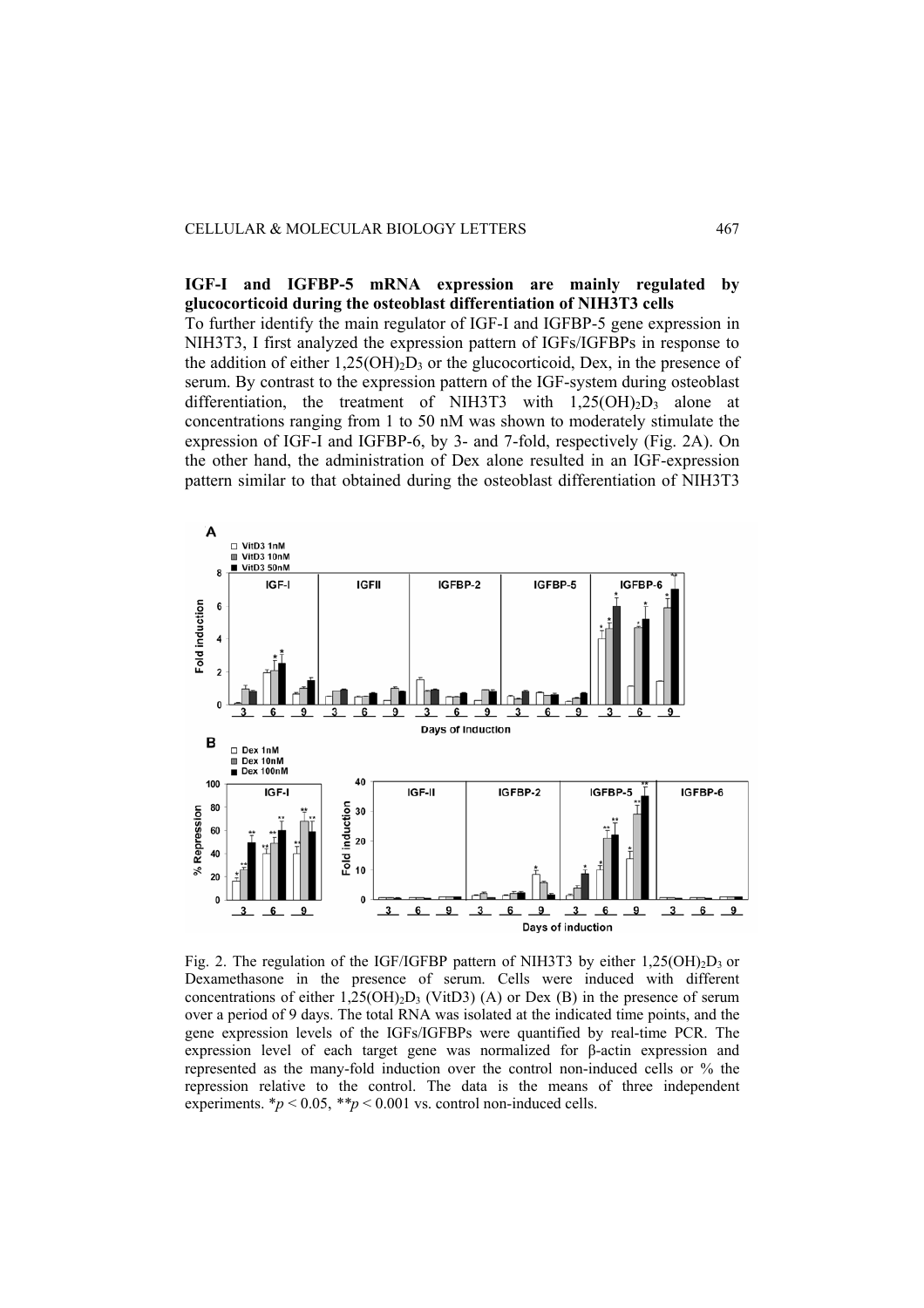in the presence of both Dex and  $1,25(OH)<sub>2</sub>D<sub>3</sub>$  (Fig. 1C). As shown in Fig. 2B, treating NIH3T3 cells with Dex markedly inhibits the expression of IGF-I (by 60%) and stimulates IGFBP-5 mRNA by 30- to 40-fold in a dose- and timedependent manner.

In order to avoid interference from any IGFs or IGFBPs that are normally found in the serum, I analyzed the expression pattern of IGFs/IGFBPs in NIH3T3 cells in response to  $1,25(OH)_{2}D_{3}$  or Dex in a serum-free medium. As with the expression pattern of the IGF-system that was obtained in the serum-containing medium,  $1,25(OH)<sub>2</sub>D<sub>3</sub>$  was shown to exert a stimulatory effect on both IGF-I and IGFBP-6, by 4- and 6-fold, respectively, as assessed via real-time PCR (Fig. 3A). Furthermore, Dex was able to reduce the expression level of IGF-I by 45% and to stimulate the expression of IGFBP-5 by 25-fold in a dose-dependent manner after 48 h of induction (Fig. 3B). This data demonstrated the regulation of the IGF/IGFBP system by Dex during osteoblast differentiation of the NIH3T3 cell line.



Fig. 3. Regulation of the IGF/IGFBP pattern of NIH3T3 by either  $1,25(OH)<sub>2</sub>D<sub>3</sub>$  or Dexamethasone in a serum-free medium. Cells were arrested for 2 h in the serum-free medium and then induced with different concentrations of either  $1.25(OH)_{2}D_{3}$  (VitD3) (A) or Dex (B) for 48 h in the same medium. The total RNA was isolated and the gene expression levels of IGFs/IGFBPs were quantified via real-time PCR. The expression level of each target gene was normalized for β-actin expression and represented as the many-fold induction over the control non-induced cells or the % repression relative to the control. The data is the means  $\pm$  SD of three independent experiments.  $\ast p$  < 0.05, *\*\*p* < 0.001 vs. control non-induced cells.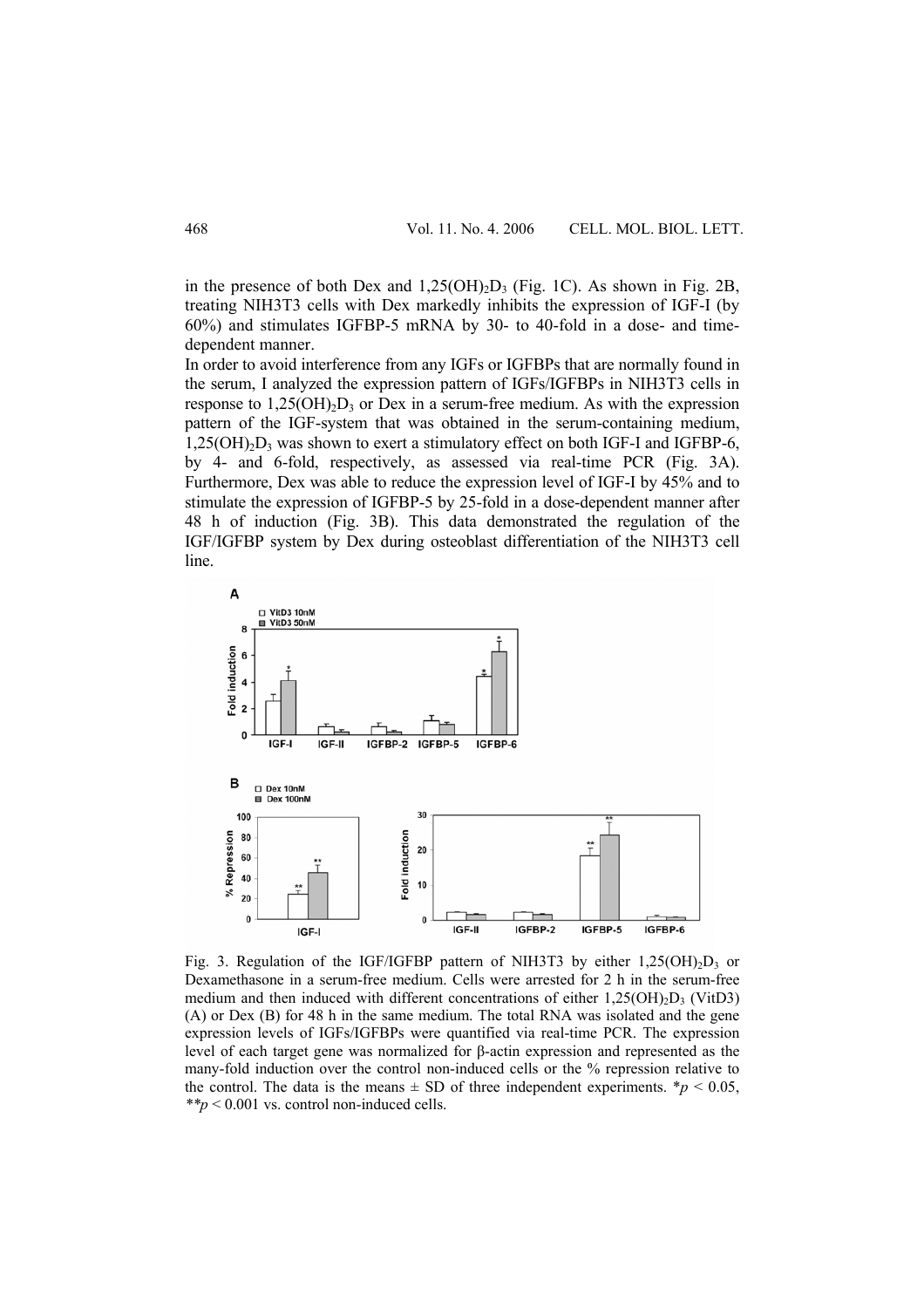#### CELLULAR & MOLECULAR BIOLOGY LETTERS 469

#### **DISCUSSION**

In this study, I demonstrated that the osteoblast differentiation of the murine fibroblast cell line NIH3T3 is associated with the regulation of the IGF/IGFBP system by glucocorticoid in the presence of  $1,25(OH)<sub>2</sub>D<sub>3</sub>$ . This data might suggest a mechanism by which the stimulatory effect of Dex on  $1,25(OH)_{2}D_{3}$ induced osteoblast differentiation in NIH3T3 is mediated at least in part by regulating the IGF-system. These results are of great importance to be considered when using NIH3T3 as a control for any murine osteoblastic cell lines.

IGFs act in diverse patterns, via a combination of endocrine, autocrine, and paracrine modes of action, to regulate the differentiation functions of the osteoblasts. In this study, I demonstrated that the NIH3T3 cell line expresses the mRNA of IGF-I and -II, and that of three of the IGFBPs (-2, -5 and -6) when cultured under basal culture conditions. Among these expressed components of the IGF-system, only IGF-I and IGFBP-5 mRNA were regulated during osteoblast differentiation by glucocorticoid when administered alone or in combination with  $1,25(OH)_{2}D_{3}$ .

My finding that Dex markedly inhibited IGF-I expression is consistent with the known inhibitory effect of Dex on IGF-I expression in several osteoblastic cell models. For example, Dex was observed to inhibit IGF-I expression in cultured rat bone cells [7] and human bone marrow stromal cell cultures [8], and also to have an adverse effect on IGF-I-mediated signaling of osteoblast differentiation in hMSC cells [16]. In addition, by contrast to the anabolic effect of IGF-I on bone, *in vivo* exposure to excessive glucocorticoids results in rapid bone loss with an increase in osteoporotic fracture risk [17]. Therefore, it was suggested that some of the actions of glucocorticoids may be mediated by the downregulation of osteoblastic IGF [18].

*In vitro* studies indicate that the effects of GCs on osteoblast differentiation vary with the stage of cell growth and differentiation. GCs were reported to be crucial for the induction of osteoblast differentiation in both human and rat bone marrow stromal cells [6, 8], while they decreased the rate of cell proliferation of mature osteoblasts and osteocytes by inducing apoptosis as well as inhibiting the cell cycle [19]. It has been reported that the administration of Dex alone is not enough to induce osteoblast differentiation in NIH3T3, but it can rather inhibit its cell proliferation [20]. Since IGF-I is known to have a mitogenic effect on many cells [21], it is therefore plausible that the inhibitory effect of Dex on IGF-I expression might represent one of the mechanisms used by Dex to induce the growth arrest of NIH3T3, and hence promote the stimulatory effect of  $1,25(OH)<sub>2</sub>D<sub>3</sub>$  on osteoblast differentiation. In this context, the inhibitory effect of Dex on cell growth and IGF-I synthesis has been reported for murine osteoblastic cells during their differentiation [22].

My finding that Dex markedly stimulates IGFBP-5 mRNA expression during the osteoblast differentiation of NIH3T3 contrasts with the reported inhibitory effect of Dex on the expression of IGFBP-5 in human osteoblastic-like cells [23], and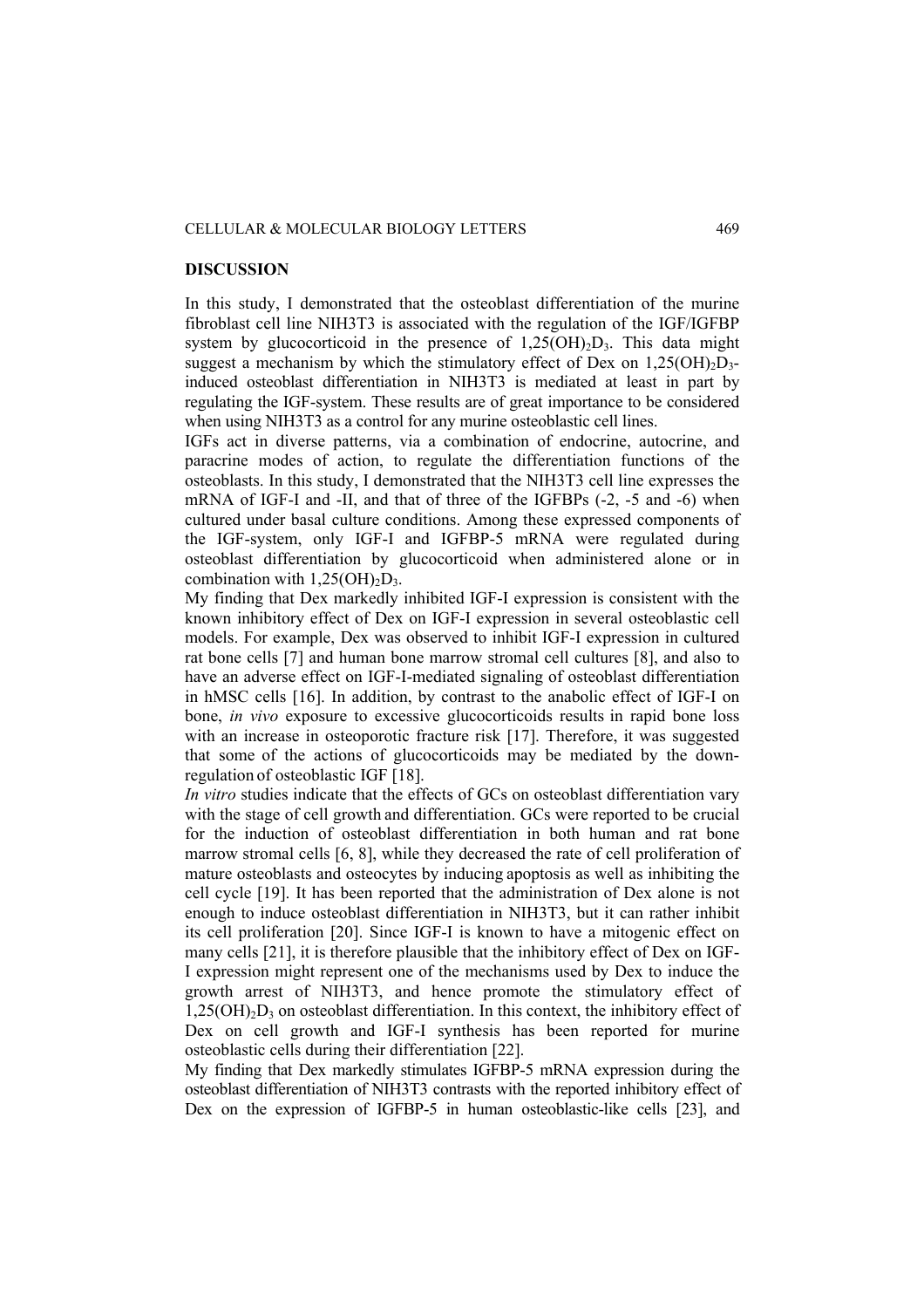cultured cells from human rib marrow [8]. On the other hand, in non-osteoblastic cell types, the regulatory effects of Dex on IGFBP-5 were controversial. Dex was shown to block the induction of IGFBP-5 mRNA by IGF-I in a bovine fibroblast model, while it did not exert any influence on the IGF-I regulation of IGFBP-5 in human fibroblasts [24]. Moreover, Dex decreases the steady state levels of IGFBP-5 mRNA in the pituitary cell line [25]. This data suggests that the regulation of IGFBP-5 by GC treatment may be species and/or cell-type specific.

IGFBP-5 is the most abundant IGFBP produced by the osteoblasts; it is stored in bone, where its binding to the extracellular matrix proteins provides a mechanism of regulating the fixation of IGFs, and hence modulates their bioavailability. *In vivo* and *in vitro* data support the notion that IGFBP-5 acts as a growth factor via an IGF-independent mechanism [26]. The addition of IGFBP-5 to mouse osteoblast cells derived from IGF-I knockout or wild type mice increased proliferation, ALP activity and osteocalcin expression. Similarly, local administration of rhIGFBP-5 to the outer periosteum of calvarial bone of IGF-I knockout and wild type mice increased the bone formation parameters and osteoblastic markers of ALP and osteocalcin [27]. Given the independent stimulatory effects of IGFBP-5 on bone cells, it might be suggested that the stimulatory effect of Dex on the vitamin D3-induced osteoblast differentiation of NIH3T3 is mediated, at least in part, by increasing the production of stimulatory IGFBP-5. However, this proposed mechanism needs further investigation, as the *in vitro* overexpression of IGFBP-5 in the clonal mouse osteoblastic cell line MC3T3 resulted in impaired osteoblast function as assessed by the reduced expression of osteoblastic markers and inhibition of matrix mineralization [28]. In this context, it is better to investigate the biological consequences of the loss of function of endogenous IGFBP-5 using siRNA rather than to study the effect of adding exogenous IGFBP-5, which resulted in broadly variable effects in many cell systems.

The effects of GCs have been studied on other members of the IGF/IGFBP system. For example, it has been reported that Dex can induce IGF-II at both the mRNA and protein levels in human mesenchymal stem cells (hMSC) during osteoblast differentiation [8], and the expression of IGFBP-2 was shown to be regulated by Dex in osteoblastic cell cultures in a positive [29] or negative manner [30]. However, I could not detect any changes in the mRNA expression levels of IGF-II or IGFBP2 in NIH3T3 cells treated either with Dex alone or in combination with  $1,25(OH)_{2}D_{3}$ .

On the other hand, the regulatory effects of  $1,25(OH)_2D_3$  on the IGF-system are controversial based on the cell type, culture condition and the stage of cell differentiation [9]. I found that treating NIH3T3 with  $1,25(OH)_2D_3$  alone, leads to moderate increases in the expression of IGF-I and IGFBP-6 in a dose-and time-dependent manner. Consistent with my findings for IGF-I,  $1,25(OH)<sub>2</sub>D<sub>3</sub>$ was shown to mediate its stimulatory effect on osteoblast formation by increasing the production of IGF-I by human osteoblast cells [31] and mouse calvarial cells [32]. In addition,  $1,25(OH)_{2}D_{3}$  upregulates many members of the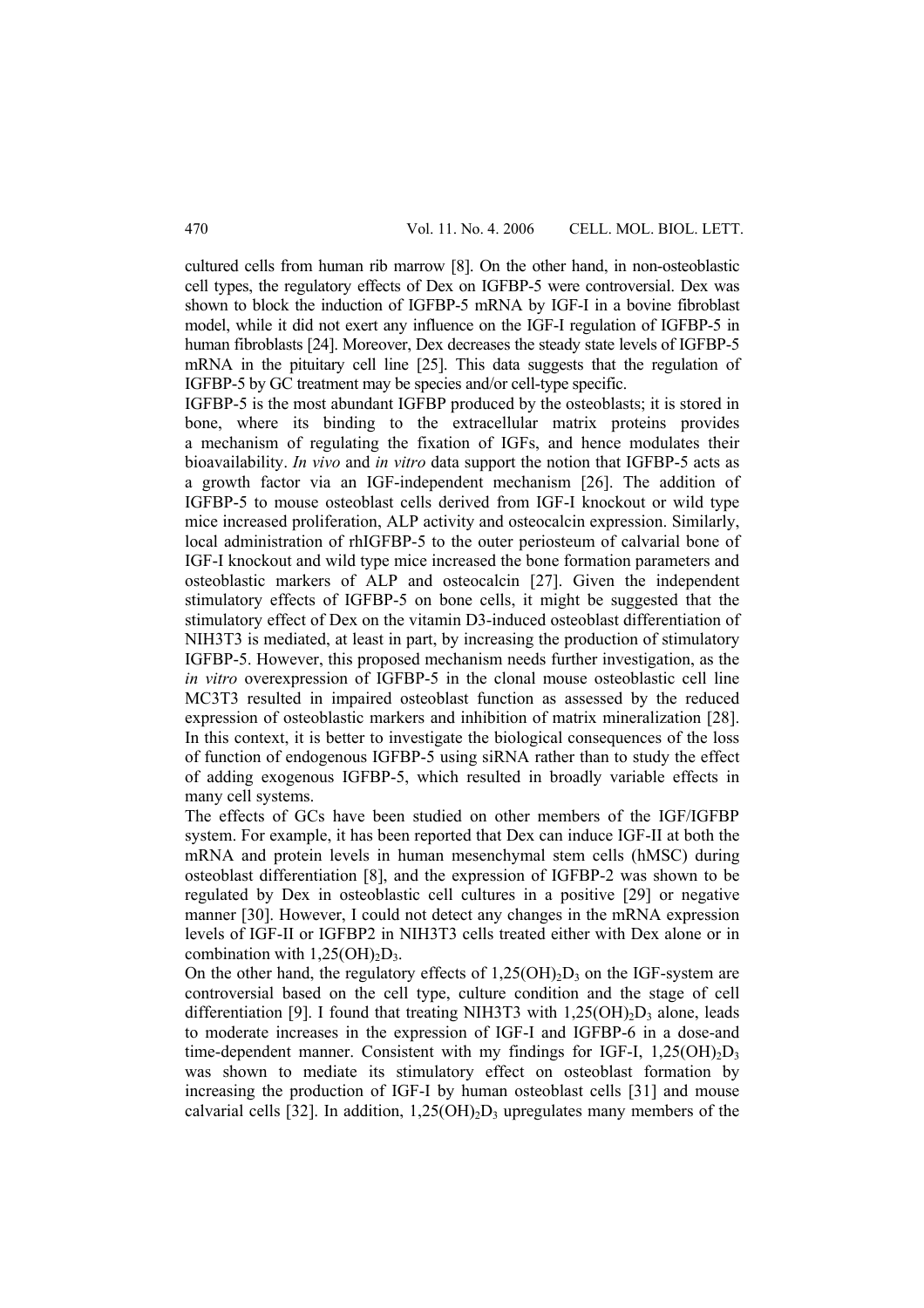IGFBPs including IGFBP-2, -3 and 4 in hMSC and IGFBP-5 in mouse osteoblastic cells [11, 33]. On the other hand, the stimulatory effect of 1,  $25(OH)_{2}D_{3}$  on IGFBP-6 is unique for NIH3T3 and has not been reported before for any osteoblastic cell line, and therefore might need further investigation. IGFBP-6 has a much greater affinity for IGF-II than IGF-I, and it exerts an inhibitory effect on IGF-II-induced effects on proliferation and differentiation in osteoblasts and other cell types [34]. For example, exogenous IGFBP-6 inhibits the IGF-II-stimulated DNA synthesis in cultured rat calvarial cells [35]. In addition, IGFBP-6 mediates the inhibitory effect of retinoids on human osteoblast function [36]. Despite this inhibitory effect of IGFBP-6 on osteoblast differentiation *in vitro*, the effect of IGFBP-6 on bone *in vivo* remains unclear, since the IGFBP-6 knockout mice do not appear to differ significantly from the controls [37].

In conclusion, my data suggested a role of the IGF-system in osteoblast differentiation of the mouse fibroblastic cell line NIH3T3. The direct implication of the IGF-system in this process still needs further investigation.

NIH3T3 as a clonal and non-tumorogenic cell line that has infinite proliferative capacity *in vitro* and can differentiate into both adipocyte and osteoblast lineages could provide an excellent *in vitro* cell model to study the regulation of the IGFsystem by several growth factors and hormones that mediate osteoblast or adipocyte differentiation. Such studies will enable an understanding of the direct/indirect involvement of IGFs/IGFBPs in these differentiation processes.

**Acknowledgments.** Professor Moustapha Kassem is thanked for providing all the research facilities to perform this study at the KMEB laboratory, OUH, Odense, Denmark. Mrs. Tina K. Nielsen is thanked for her excellent technical assistance. Dr. B.M. Abdallah received a research fellowship from the Alfred Benzon foundation.

#### **REFERENCES**

- 1. Kassem, M., Kristiansen, M. and Abdallah, B.M. Mesenchymal stem cells: cell biology and potential use in therapy. **Basic Clin. Pharmacol. Toxicol.** 95 (2004) 209-214.
- 2. Langdahl, B.L., Kassem, M., Moller, M.K. and Eriksen, E.F. The effects of IGF-I and IGF-II on proliferation and differentiation of human osteoblasts and interactions with growth hormone. **Eur. J. Clin. Invest.** 28 (1998) 176-183.
- 3. Rajaram, S., Baylink, D.J. and Mohan, S. Insulin-like growth factor-binding proteins in serum and other biological fluids: regulation and functions. **Endocr. Rev.** 18 (1997) 801-831.
- 4. Mohan, S. and Baylink, D.J. IGF-binding proteins are multifunctional and act via IGF-dependent and -independent mechanisms. **J. Endocrinol.** 175 (2002) 19-31.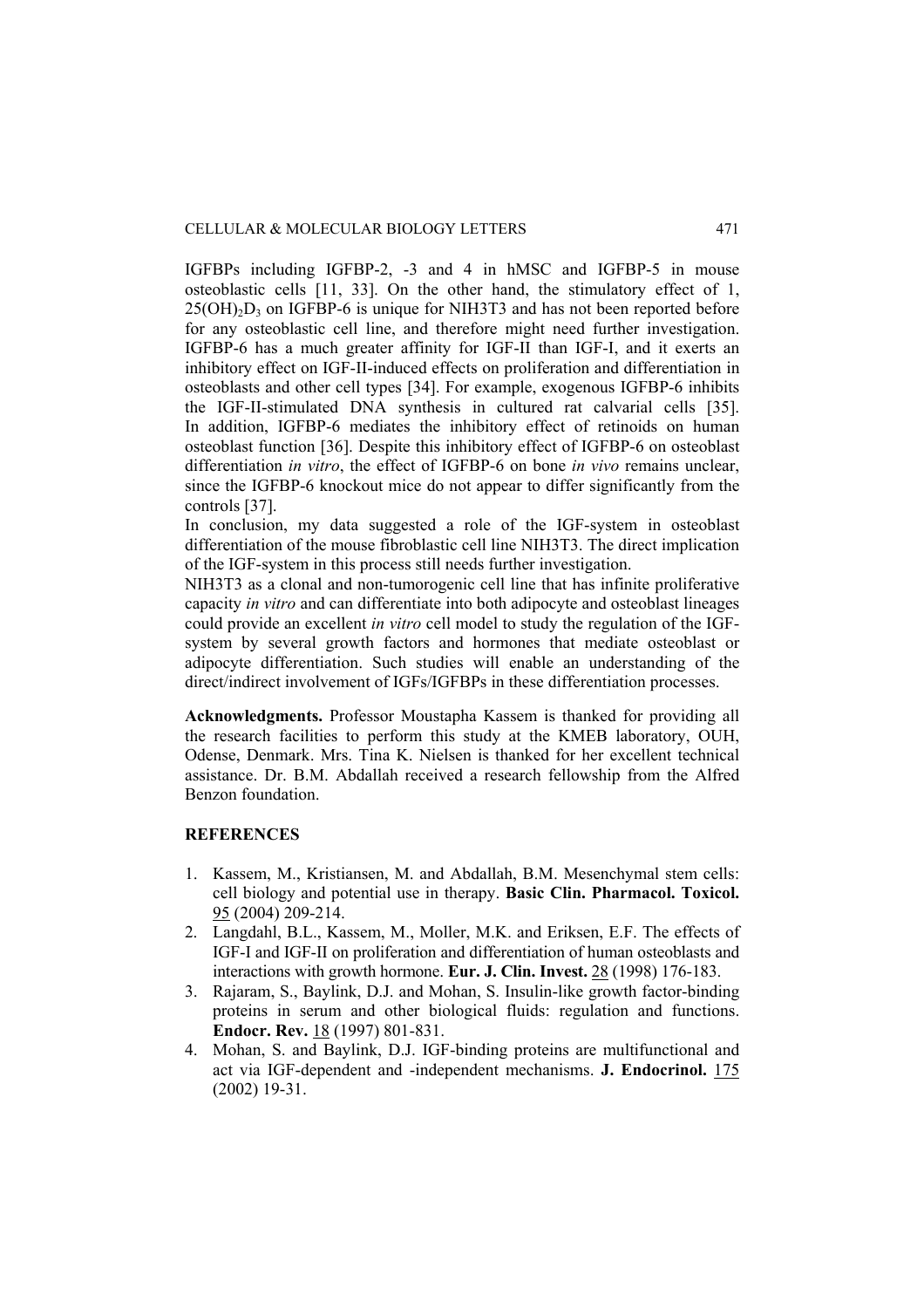- 5. Robson, H., Siebler, T., Shalet, S.M. and Williams, G.R. Interactions between GH, IGF-I, glucocorticoids, and thyroid hormones during skeletal growth. **Pediatr. Res.** 52 (2002) 137-147.
- 6. Eijken, M., Koedam, M., van Driel, M., Buurman, C.J., Pols, H.A. and van Leeuwen, J.P. The essential role of glucocorticoids for proper human osteoblast differentiation and matrix mineralization. **Mol. Cell Endocrinol.** 248 (2006) 87-93.
- 7. Delany, A.M. and Canalis, E. Transcriptional repression of insulin-like growth factor I by glucocorticoids in rat bone cells. **Endocrinology** 136 (1995) 4776-4781.
- 8. Cheng, S.L., Zhang, S.F., Mohan, S., Lecanda, F., Fausto, A., Hunt, A.H., Canalis, E. and Avioli, L.V. Regulation of insulin-like growth factors I and II and their binding proteins in human bone marrow stromal cells by dexamethasone. **J. Cell. Biochem.** 71 (1998) 449-458.
- 9. Gurlek, A., Pittelkow, M.R. and Kumar, R. Modulation of growth factor/cytokine synthesis and signaling by 1alpha,25-dihydroxyvitamin D(3): implications in cell growth and differentiation. **Endocr. Rev.** 23 (2002) 763-786.
- 10. Kveiborg, M., Flyvbjerg, A., Eriksen, E.F. and Kassem, M. 1,25- Dihydroxyvitamin D3 stimulates the production of insulin-like growth factor-binding proteins-2, -3 and -4 in human bone marrow stromal cells. **Eur. J. Endocrinol.** 144 (2001) 549-557.
- 11. Nakao, Y., Hilliker, S., Baylink, D.J. and Mohan, S. Studies on the regulation of insulin-like growth factor binding protein 3 secretion in human osteosarcoma cells in vitro. **J. Bone Miner. Res***.* 9 (1994) 865-872.
- 12. Shui, C. and Scutt, A.M. Mouse embryo-derived NIH3T3 fibroblasts adopt an osteoblast-like phenotype when treated with 1alpha,25-dihydroxyvitamin D(3) and dexamethasone in vitro. **J. Cell Physiol.** 193 (2002) 164-172.
- 13. Wang, E.A., Israel, D.I., Kelly, S. and Luxenberg, D.P. Bone morphogenetic protein-2 causes commitment and differentiation in C3H10T1/2 and 3T3 cells. **Growth Factors** 9 (1993) 57-71.
- 14. Xiao, Z.S., Hinson, T.K. and Quarles, L.D. Cbfa1 isoform overexpression upregulates osteocalcin gene expression in non-osteoblastic and preosteoblastic cells. **J. Cell. Biochem.** 74 (1999) 596-605.
- 15. Abdallah, B.M., Haack-Sorensen, M., Fink, T. and Kassem, M. Inhibition of osteoblast differentiation but not adipocyte differentiation of mesenchymal stem cells by sera obtained from aged females. **Bone** 39 (2006) 181-188.
- 16. Koch, H., Jadlowiec, J.A. and Campbell, P.G. Insulin-like growth factor-I induces early osteoblast gene expression in human mesenchymal stem cells. **Stem Cells Dev.** 14 (2005) 621-631.
- 17. Barnes, P.J. Corticosteroids: the drugs to beat. **Eur. J. Pharmacol.** 533 (2006) 2-14.
- 18. Canalis, E., Bilezikian, J.P., Angeli, A. and Giustina, A. Perspectives on glucocorticoid-induced osteoporosis. **Bone** 34 (2004) 593-598.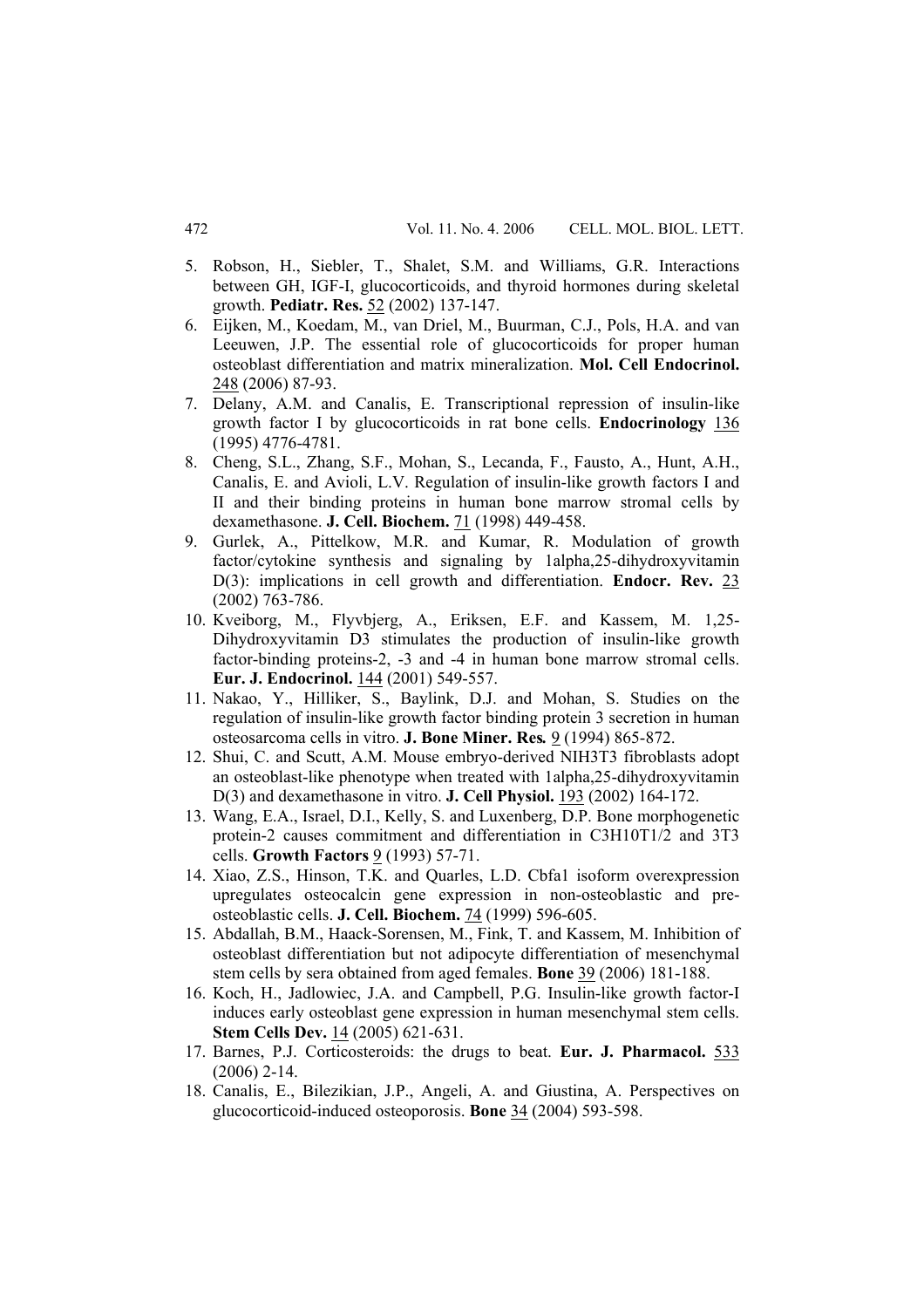- 19. Smith, E., Coetzee, G.A. and Frenkel, B. Glucocorticoids inhibit cell cycle progression in differentiating osteoblasts via glycogen synthase kinase-3beta. **J. Biol. Chem***.* 277 (2002) 18191-18197.
- 20. Jorgensen, N.R., Henriksen, Z., Sorensen, O.H. and Civitelli, R. Dexamethasone, BMP-2and 1,25-dihydroxyvitamin D enhance a more differentiated osteoblast phenotype: validation of an in vitro model for human bone marrow-derived primary osteoblasts. **Steroids** 69 (2004) 219-226.
- 21. Minuto, F., Palermo, C., Arvigo, M. and Barreca, A.M. The IGF system and bone. **J. Endocrinol. Invest.** 28 (2005) 8-10.
- 22. Chen, T.L., Mallory, J.B. and Hintz, R.L. Dexamethasone and 1,25(OH)2 vitamin D3 modulate the synthesis of insulin-like growth factor-I in osteoblast-like cells. **Calcif. Tissue Int.** 48 (1991) 278-282.
- 23. Chevalley, T., Strong, D.D., Mohan, S., Baylink, D. and Linkhart, T.A. Evidence for a role for insulin-like growth factor binding proteins in glucocorticoid inhibition of normal human osteoblast-like cell proliferation. **Eur. J. Endocrinol.** 134 (1996) 591-601.
- 24. Conover, C.A., Clarkson, J.T. and Bale, L.K. Effect of glucocorticoid on insulin-like growth factor (IGF) regulation of IGF-binding protein expression in fibroblasts. **Endocrinology** 136 (1995) 1403-1410.
- 25. Fielder, P.J., Tauber, J.P., Wilson, K.F., Pham, H.M. and Rosenfeld, R.G. Insulin-like growth factors (IGFs) stimulate and dexamethasone inhibits IGF binding protein (BP)-5 expression in a mouse pituitary cell line. **Growth Regul.** 3 (1993) 226-234.
- 26. Firth, S.M. and Baxter, R.C. Cellular actions of the insulin-like growth factor binding proteins. **Endocr. Rev.** 23 (2002) 824-854.
- 27. Miyakoshi, N., Richman, C., Kasukawa, Y., Linkhart, T.A., Baylink, D.J. and Mohan, S. Evidence that IGF-binding protein-5 functions as a growth factor. **J. Clin. Invest.** 107 (2001) 73-81.
- 28. Durant, D., Pereira, R.M. and Canalis, E. Overexpression of insulin-like growth factor binding protein-5 decreases osteoblastic function in vitro. **Bone** 35 (2004) 1256-1262.
- 29. Jia, D. and Heersche, J.N. Expression of insulin-like growth factor system constituents in differentiating rat osteoblastic cell populations. **Growth Horm. IGF. Res.** 12 (2002) 399-410.
- 30. Chen, T.L., Chang, L.Y., Bates, R.L. and Perlman, A.J. Dexamethasone and 1,25-dihydroxyvitamin D3 modulation of insulin-like growth factor-binding proteins in rat osteoblast-like cell cultures. **Endocrinology** 128 (1991) 73-80.
- 31. Chenu, C., Valentin-Opran, A., Chavassieux, P., Saez, S., Meunier, P.J. and Delmas, P.D. Insulin like growth factor I hormonal regulation by growth hormone and by 1,25(OH)2D3 and activity on human osteoblast-like cells in short-term cultures. **Bone** 11 (1990) 81-86.
- 32. Linkhart, T.A. and Keffer, M.J. Differential regulation of insulin-like growth factor-I (IGF-I) and IGF-II release from cultured neonatal mouse calvaria by